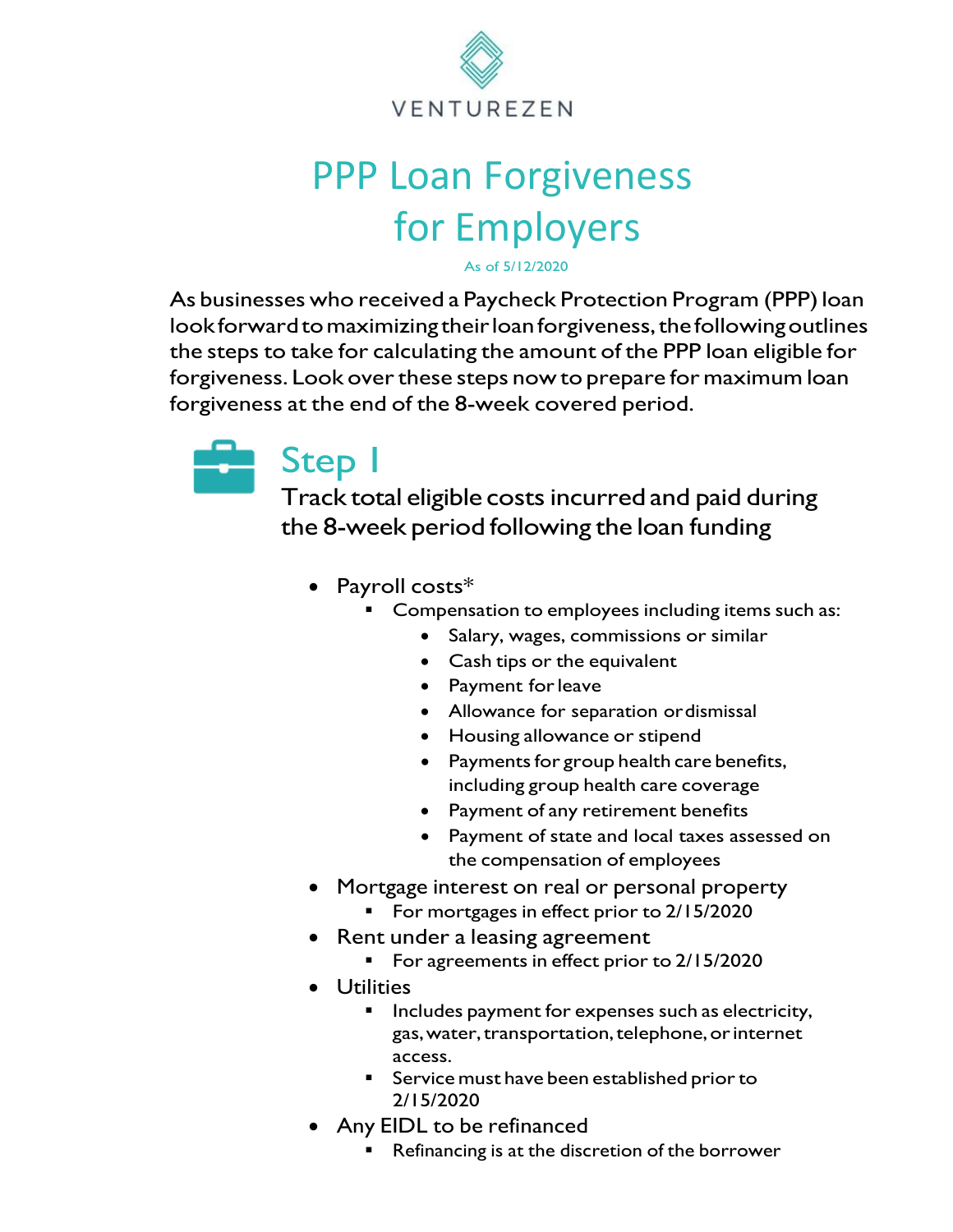



#### Step 2

Calculate payroll costs for forgiveness floor

- 75% of eligible costs are to be used for payroll
- If less than 75%, the forgiveness is reduced



### Step3

Calculateany%decreaseinFTEsfrom8-week covered period versus the following periods:

- February <sup>15</sup> through June 30, <sup>2019</sup> or, at the borrower'<sup>s</sup> election, January <sup>1</sup> through February 29, 2020
- Seasonal businesses will use February <sup>15</sup> to June 30, 2019



## Step 4

Calculate any reduction in payroll > 25% of prior quarter

- For any employee who did not receive, during any single pay period during 2019, wages/salary at an annualized rate of pay more than \$100K.
- Did their pay during the covered period decrease by more than 25% from the previous full quarter? Reduce forgivable amount by the reduction that exceeds 25%.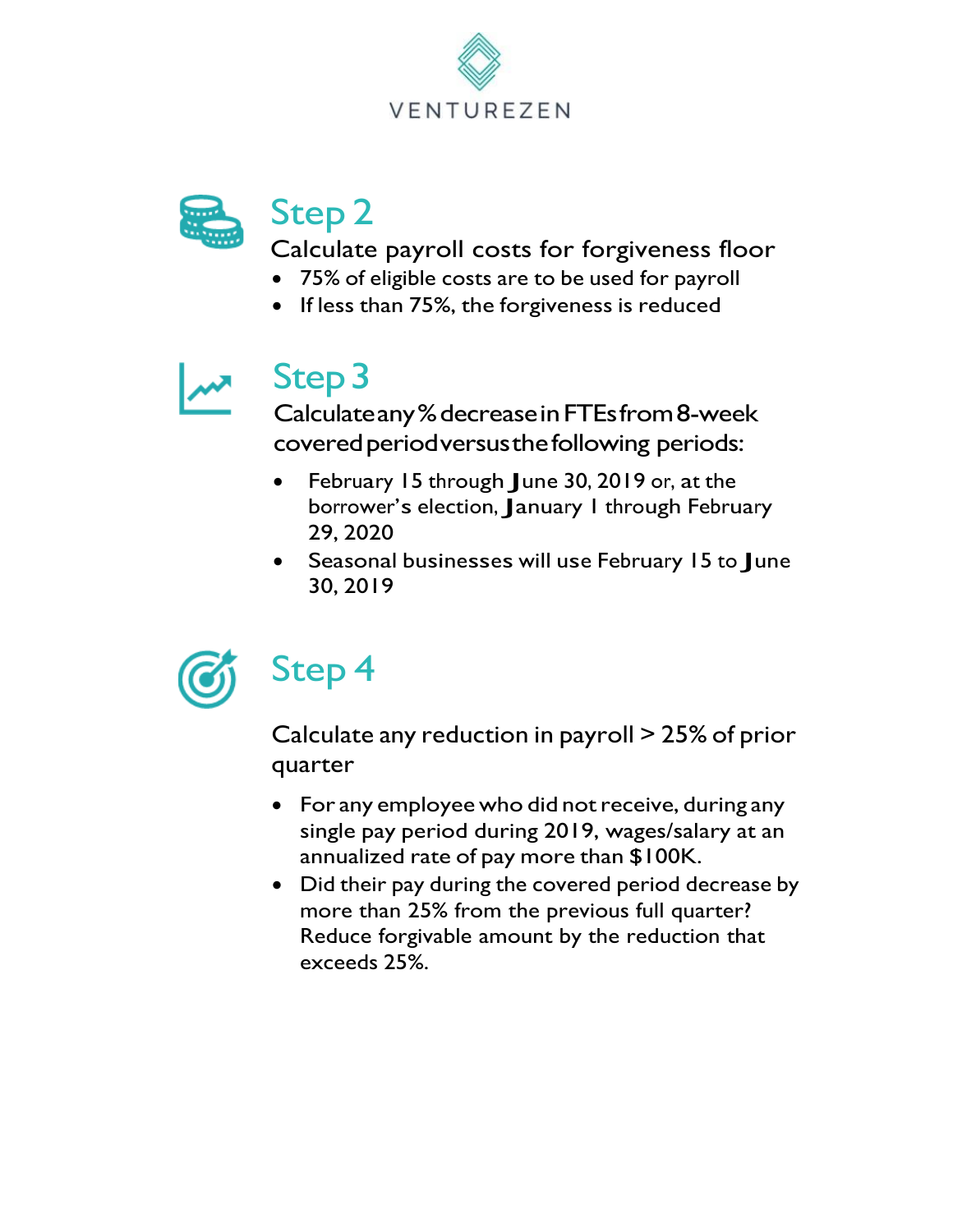



## Step 5

Calculate any adjustment because FTEs and salary/wages were restored by June 30

- If "restore" criteria are met, the decreases in loan forgiveness calculated in steps 3 and 4 are ignored.
- Additional Considerations:
- As a reminder, the CARES ACT excludes from payroll costs:
	- Annualized salaries greater than \$100K
	- Taxes imposed or withheld under chapter 21, 22, or 24 of the IRC of 1986 ( e.g. the employer's share of FICA and Medicare are not included as payroll costs)
	- Compensation of an employee whose principal place of residence is outside the US
	- Qualified sick or family leave for which a credit is allowed under §7002 or §7004 ofthe FFCRA
	- **Payments to independent contractors**
- Payroll providers are developing PPPcompliant reports to track both payroll and benefits
- Some lenders are requiring that PPP loan proceeds be put into a separate bank account. When the application for loan forgiveness is completed, documentation such as payroll reports, payroll tax returns, canceled checks, receipts, account